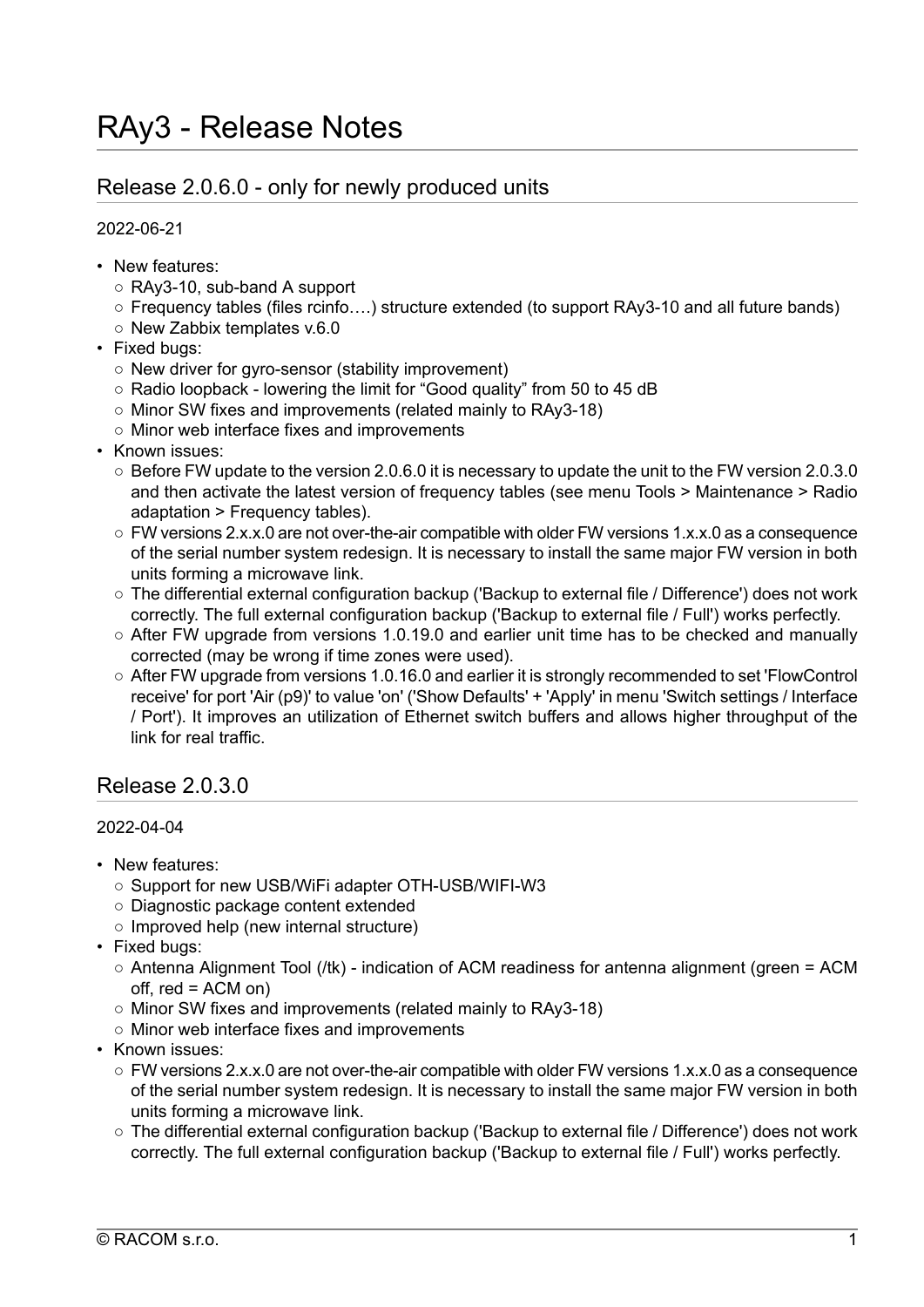- $\circ$  After FW upgrade from versions 1.0.19.0 and earlier unit time has to be checked and manually corrected (may be wrong if time zones were used).
- After FW upgrade from versions 1.0.16.0 and earlier it is strongly recommended to set 'FlowControl receive' for port 'Air (p9)' to value 'on' ('Show Defaults' + 'Apply' in menu 'Switch settings / Interface / Port'). It improves an utilization of Ethernet switch buffers and allows higher throughput of the link for real traffic.

## Release 2.0.1.0

### 2021-12-03

- New features:
	- Unit serial number system is redesigned
	- RAy3-18 support
	- Power supply voltage level is checked on system boot
	- $\circ$  Alarm severities are renamed (Critical  $\rightarrow$  Emergency, Major  $\rightarrow$  Alert, Minor  $\rightarrow$  Error); see menu 'Link settings / Alarms / Status'
	- Updated MIB, new Zabbix templates v.5.0
- Fixed bugs:
- Minor SW fixes and improvements
- Known issues:
	- $\circ$  FW versions 2.x.x.0 are not over-the-air compatible with older FW versions 1.x.x.0 as a consequence of the serial number system redesign. It is necessary to install the same major FW version in both units forming a microwave link.
	- Changing some combinations of radio parameters on RAy3-18 link takes upto 30 seconds, leads to misleading error message "Cannot connect to peer" and the Peer configuration is not displayed. Anyhow, the configuration is updated correctly and the proper Peer configuration is displayed after click on 'Refresh' button.
	- The differential external configuration backup ('Backup to external file / Difference') does not work correctly. The full external configuration backup ('Backup to external file / Full') works perfectly.
	- After FW upgrade from versions 1.0.19.0 and earlier unit time has to be checked and manually corrected (may be wrong if time zones were used).
	- After FW upgrade from versions 1.0.16.0 and earlier it is strongly recommended to set 'FlowControl receive' for port 'Air (p9)' to value 'on' ('Show Defaults' + 'Apply' in menu 'Switch settings / Interface / Port'). It improves an utilization of Ethernet switch buffers and allows higher throughput of the link for real traffic.

## Release 1.1.8.0

### 2021-11-16

- Fixed bugs:
	- New driver for gyro-sensor (stability improvement)
	- Minor SW fixes and improvements
- Known issues:
	- The differential external configuration backup ('Backup to external file / Difference') does not work correctly. The full external configuration backup ('Backup to external file / Full') works perfectly.
	- After FW upgrade from versions 1.0.19.0 and earlier unit time has to be checked and manually corrected (may be wrong if time zones were used).
	- After FW upgrade from versions 1.0.16.0 and earlier it is strongly recommended to set 'FlowControl receive' for port 'Air (p9)' to value 'on' ('Show Defaults' + 'Apply' in menu 'Switch settings / Interface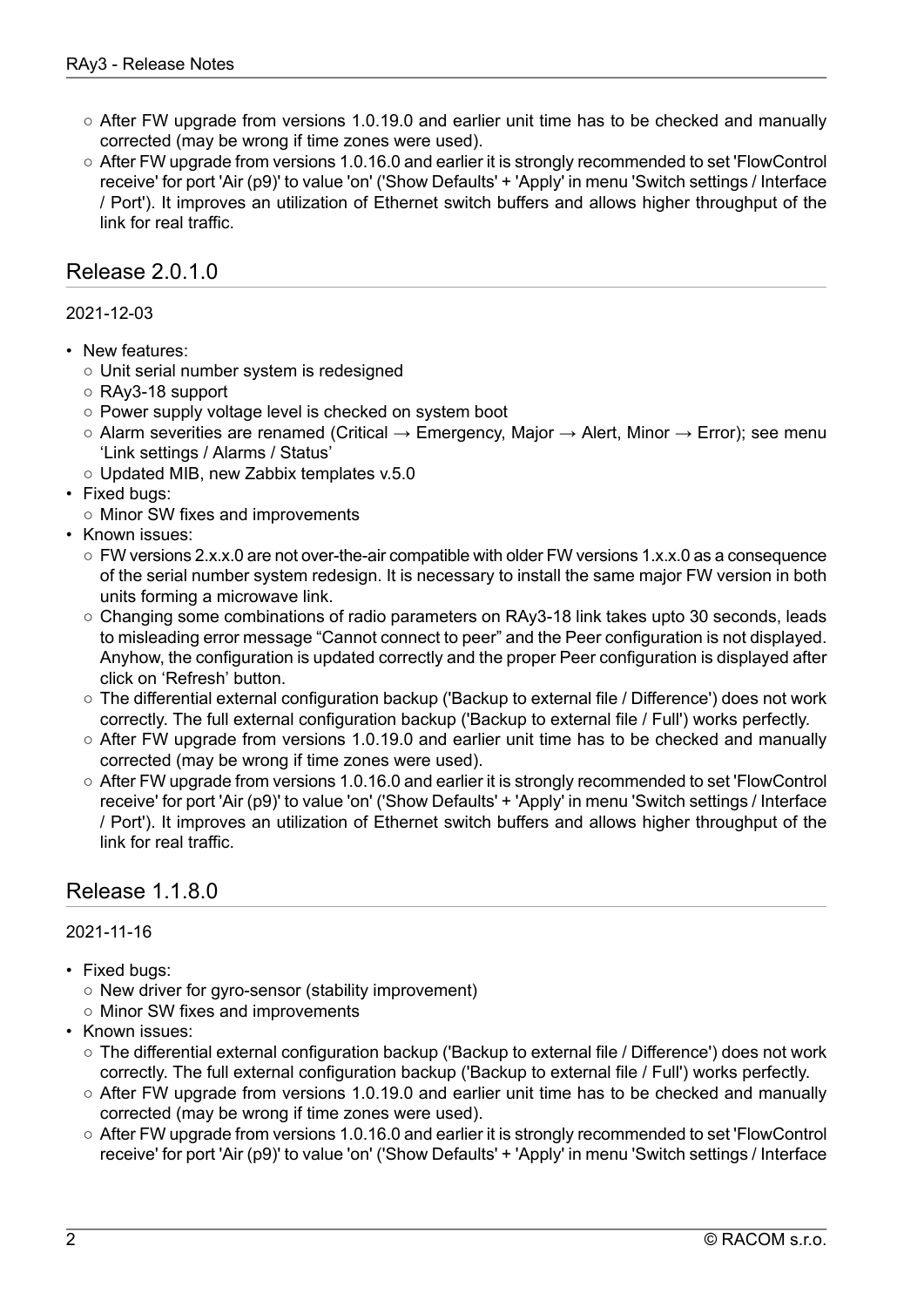/ Port'). It improves an utilization of Ethernet switch buffers and allows higher throughput of the link for real traffic.

# Release 1.1.5.0

2021-09-23

- New features:
	- Added item "Power to be received" (for possible user input of expected strength of received signal)
	- Security libraries update (including library for GUI)
- Fixed bugs:
	- Minor internal SW fixes and improvements
	- Minor web interface fixes and improvements
- Known issues:
	- The differential external configuration backup ('Backup to external file / Difference') does not work correctly. The full external configuration backup ('Backup to external file / Full') works perfectly.
	- $\circ$  After FW upgrade from versions 1.0.19.0 and earlier unit time has to be checked and manually corrected (may be wrong if time zones were used).
	- After FW upgrade from versions 1.0.16.0 and earlier it is strongly recommended to set 'FlowControl receive' for port 'Air (p9)' to value 'on' ('Show Defaults' + 'Apply' in menu 'Switch settings / Interface / Port'). It improves an utilization of Ethernet switch buffers and allows higher throughput of the link for real traffic.

## Release 1.1.3.0

### 2021-01-29

- New features:
	- AES Encryption of user traffic (new menu 'Link settings / Radio / Encryption')
	- Radio loopback (new menu 'Tools / Live data / Radio loopback')
- Fixed bugs:
	- Provider Bridge switch configuration (menu 'Switch / Advanced / VTU')
	- Minor internal SW fixes and improvements
- Known issues:
	- The differential external configuration backup ('Backup to external file / Difference') does not work correctly. The full external configuration backup ('Backup to external file / Full') works perfectly.
	- After FW upgrade from versions 1.0.19.0 and earlier unit time has to be checked and manually corrected (may be wrong if time zones were used).
	- After FW upgrade from versions 1.0.16.0 and earlier it is strongly recommended to set 'FlowControl receive' for port 'Air (p9)' to value 'on' ('Show Defaults' + 'Apply' in menu 'Switch settings / Interface / Port'). It improves an utilization of Ethernet switch buffers and allows higher throughput of the link for real traffic.

# Release 1.1.1.0

### 2020-09-29

- New features:
	- Ethernet switch Quality of Service is fully configurable (new menu 'Switch settings / QoS') => All important RAy2 switch functions are implemented
	- Security libraries update
- Fixed bugs: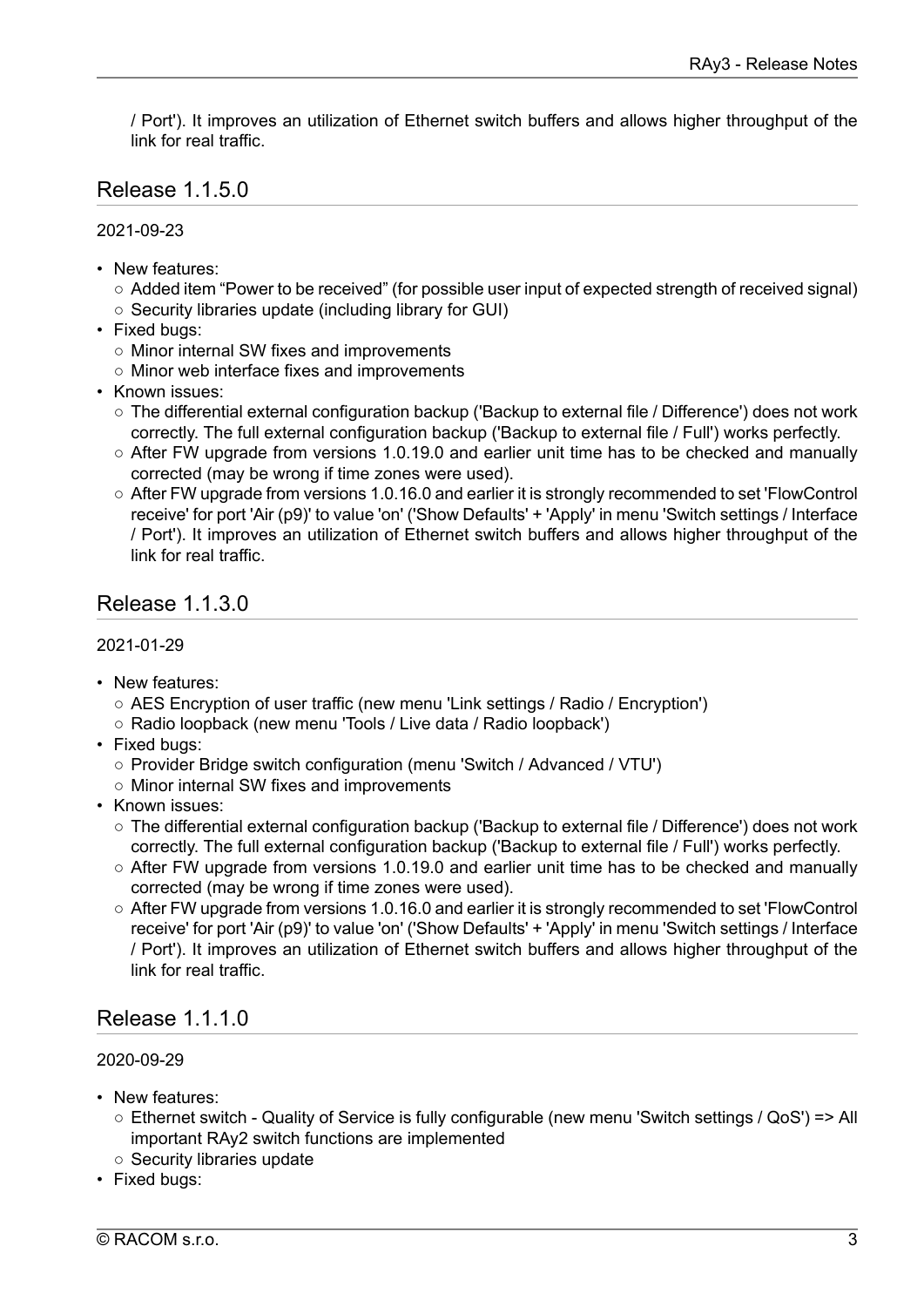- Calculation of BER values, BER graphs
- Minor internal SW fixes and improvements
- Known issues:
	- The differential external configuration backup ('Backup to external file / Difference') does not work correctly. The full external configuration backup ('Backup to external file / Full') works perfectly.
	- After FW upgrade from versions 1.0.19.0 and earlier unit time has to be checked and manually corrected (may be wrong if time zones were used).
	- After FW upgrade from versions 1.0.16.0 and earlier it is strongly recommended to set 'FlowControl receive' for port 'Air (p9)' to value 'on' ('Show Defaults' + 'Apply' in menu 'Switch settings / Interface / Port'). It improves an utilization of Ethernet switch buffers and allows higher throughput of the link for real traffic.

# Release 1.0.22.0

## 2020-06-18

- New features:
	- Support for new USB/ETH adapter AXAGON ADE-XR
- Fixed bugs:
- Minor internal SW fixes and improvements
- Known issues:
	- BER values and graphs show >1000x higher bit error rate than the reality is.
	- The differential external configuration backup ('Backup to external file / Difference') does not work correctly. The full external configuration backup ('Backup to external file / Full') works perfectly.
	- After FW upgrade from versions 1.0.19.0 and earlier time has to be checked and manually corrected (may be wrong if time zones were used).
	- After FW upgrade from versions 1.0.16.0 and earlier it is strongly recommended to set 'FlowControl receive' for port 'Air (p9)' to value 'on' ('Show Defaults' + 'Apply' in menu 'Switch settings / Interface / Port'). It improves an utilization of Ethernet switch buffers and allows higher throughput of the link for real traffic.

## Release 1.0.21.0

### 2020-04-22

- New features:
	- Added locks for more secure communication in the unit kernel
	- Kernel and watchdog monitoring and logging extended
- Fixed bugs:
	- Improved driver of internal system SPI bus (originally third-party SW piece)
	- Occasional reboots (thanks to several bug fixes and improvements in this and several previous FW versions)
- Known issues:
	- $\circ$  BER values and graphs show >1000x higher bit error rate than the reality is.
	- The differential external configuration backup ('Backup to external file / Difference') does not work correctly. The full external configuration backup ('Backup to external file / Full') works perfectly.
	- After FW upgrade from versions 1.0.19.0 and earlier time has to be checked and manually corrected (may be wrong if time zones were used).
	- After FW upgrade from versions 1.0.16.0 and earlier it is strongly recommended to set 'FlowControl receive' for port 'Air (p9)' to value 'on' ('Show Defaults' + 'Apply' in menu 'Switch settings / Interface / Port'). It improves an utilization of Ethernet switch buffers and allows higher throughput of the link for real traffic.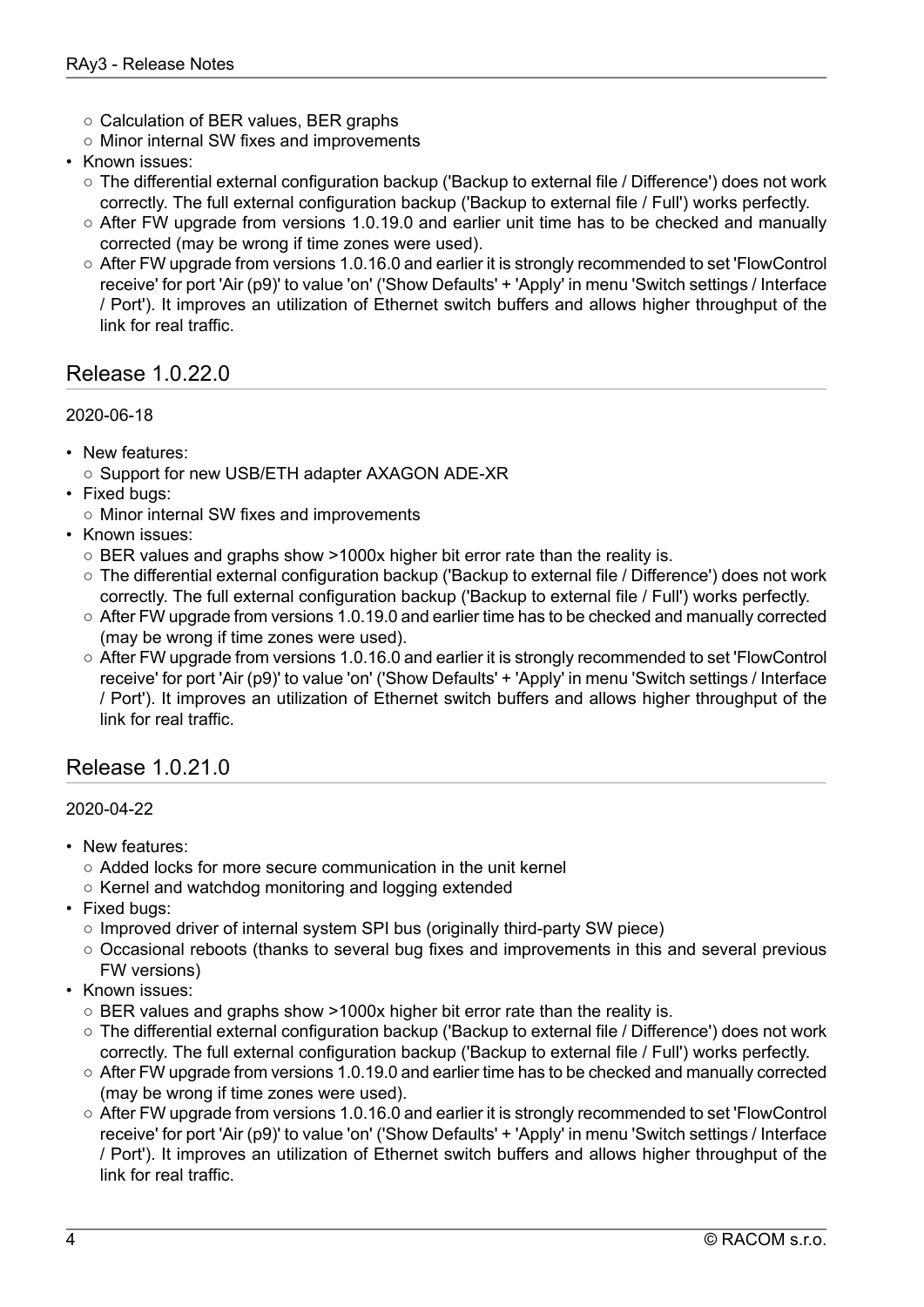○ If any unexpected reboot, strange behavior or other incident occurs, please immediately download Diagnostic package and contact RACOM Technical support on *<https://www.racom.eu/eng/support/request.html>*.

## Release 1.0.20.0

### 2020-03-23

Notice: Time should be checked and manually corrected after FW upgrade (may be wrong if time zones were used).

- New features:
	- Higher password strength (length 5-80 bytes, wider set of password characters UTF-8)
	- Improved behavior after short link disconnection
	- Added watchdog monitoring and loging
- Removed features:
	- RSTP root bridge (pages 'Switch settings / Status / RSTP' and 'Switch settings / Advanced / RSTP')
- Fixed bugs:
	- Time settings and manipulation
	- ACM occasional freezing on low modulations
	- Minor web interface fixes and improvements (graph axis, Flow control, Unit S mode -> Unit '24S' compatibility, ...)
- Known issues:
	- Occasional reboots may still happen in a very small percentage of links. In such a case please download Diagnostic package and contact RACOM Technical support on *<https://www.racom.eu/eng/support/request.html>*.
	- BER values and graphs show >1000x higher bit error rate than the reality is.
	- The differential external configuration backup ('Backup to external file / Difference') does not work correctly. The full external configuration backup ('Backup to external file / Full') works perfectly.
	- After FW upgrade from versions 1.0.16.0 and older it is strongly recommended to set 'FlowControl receive' for port 'Air (p9)' to value 'on' ('Show Defaults' + 'Apply' in menu 'Switch settings / Interface / Port'). It improves an utilization of Ethernet switch buffers and allows higher throughput of the link for real traffic.

## Release 1.0.19.0

### 2020-01-23

- New features:
	- Ethernet switch Port Based Ingress Rate Limiting (new page 'PIRL' in menu 'Switch settings / Interface')
- Fixed bugs:
	- Occasional reboots (several issues fixed, but in small percentage of links it can still happen)
	- Improved accuracy of RSS measurement on narrow channels
	- Minor internal SW fixes and improvements
	- Minor web interface fixes and improvements (including known issue with 'Link mode Eth2' value in FW 1.0.17.0)
- Known issues:
	- Occasional reboots may still happen in small percentage of links, even some fixes and changes were implemented in this and previous FW release. In such a case please update whole link to the latest FW release and apply instructions in Known issues.
	- $\circ$  BER values and graphs show >1000x higher bit error rate than the reality is.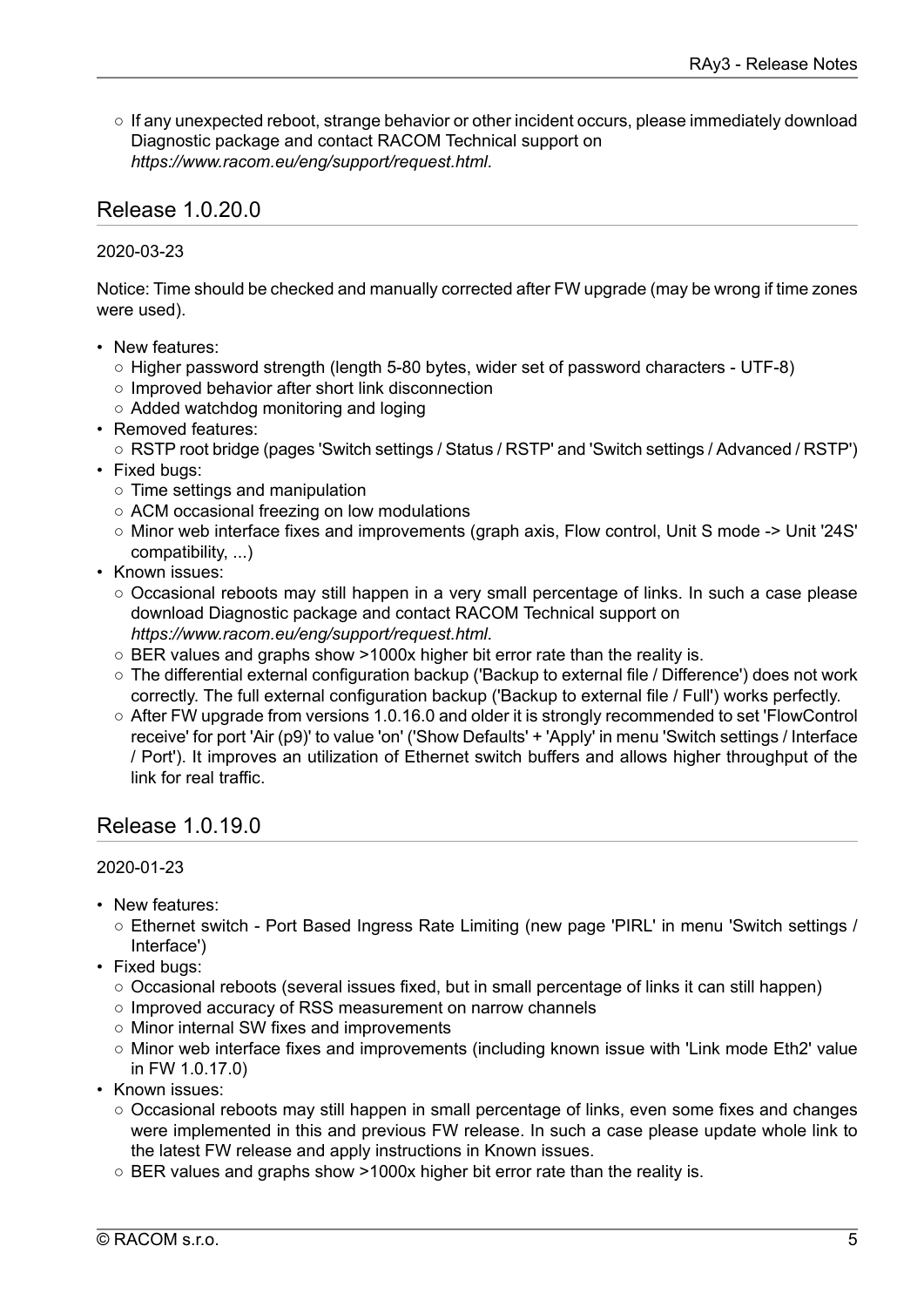- The differential external configuration backup ('Backup to external file / Difference') does not work correctly. The full external configuration backup ('Backup to external file / Full') works perfectly.
- After FW upgrade from versions 1.0.16.0 and older it is strongly recommended to set 'FlowControl receive' for port 'Air (p9)' to value 'on' ('Show Defaults' + 'Apply' in menu 'Switch settings / Interface / Port'). It improves an utilization of Ethernet switch buffers and allows higher throughput of the link for real traffic.

# Release 1.0.17.0

### 2019-11-29

- New features:
	- Ethernet switch full set of VLAN features (new page 'VLAN' in menu 'Switch settings / Advanced')
	- Ethernet switch output queues (new page 'Egress queue' in menu 'Switch settings / Interface')
	- Web interface 'RX FlowControl' for port 'Air (p9)' is limited to value 'on' (no limit in CLI)
	- FailSafe mode no more activated after recovery reboots
- Fixed bugs:
	- Prevention of exhausting internal memory (causes occasional reboots)
	- Minor internal SW fixes and improvements
	- Minor web interface fixes and improvements
- Known issues:
	- Occasional reboots may happen, even some fixes were implemented in this FW release. In such a case please update whole link to the latest FW release and apply instructions in Known issues.
	- BER values and graphs show >1000x higher bit error rate than the reality is.
	- The differential external configuration backup ('Backup to external file / Difference') does not work correctly. The full external configuration backup ('Backup to external file / Full') works perfectly.
	- After FW upgrade it is strongly recommended to set 'RX FlowControl' for port 'Air (p9)' to value 'on' ('Show Defaults' + 'Apply' in menu 'Switch settings / Interface / Port'). It improves an utilization of Ethernet switch buffers and allows higher throughput of the link for real traffic.
	- Item 'Switch interface' / 'Link mode Eth2' on page 'Status' presents values from 'Link mode Eth1'.

# Release 1.0.16.0

### 2019-11-04

- New features:
	- RC-info improved (easier channels positioning, more frequencies, improved versioning)
	- Prevention of configuration corruption by a backup file from different type of the unit
	- Status info for asymmetric bandwidths improved
	- Rx bandwidth not limited by SW key
	- Timezones improvement, extension of NTP for non-standard timezones (like 'GMT +3:30')
- Fixed bugs:
	- $\circ$  X-type and S-type interoperability (X can act as S)
	- Antenna alignment page (both in web interface and in RAyTools mobile application)
	- SFP module errors reporting
	- SNMP and MIB table (snmpTrapOID, FlowControl definition, new RAy3 MIB table filename on RACOM web)
	- RSTP daemon
	- 'RX FlowControl' default value for port 'Air (p9)' changed to 'on'
	- Minor web interface fixes and improvements
- Known issues: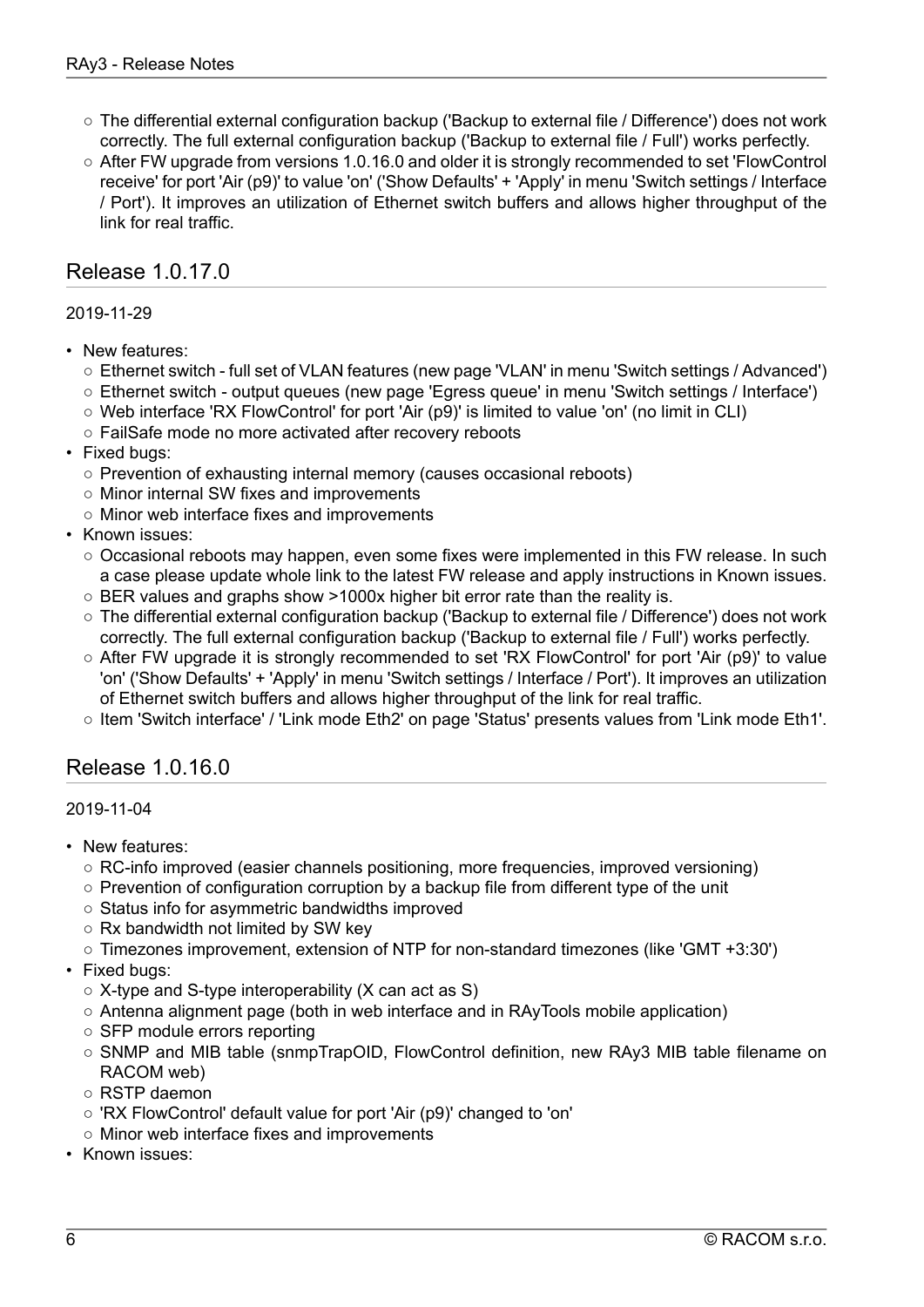- The differential external configuration backup ('Backup to external file / Difference') does not work correctly. The full external configuration backup ('Backup to external file / Full') works perfectly.
- After FW upgrade it is recommended to set 'RX FlowControl' for port 'Air (p9)' to value 'on' (menu 'Switch settings / Interface / Port'). It improves an utilization of Ethernet switch buffers and allows higher throughput of the link for real traffic (valid also for units with activated 'Unit S mode' for backward compatibility with RAy3-24S units).

# Release 1.0.14.0

### 2019-07-18

Notice: Switching to this release is strongly recommended to eliminate security issues.

- New features:
	- New event "Air capacity changed" (including SNMP trap)
	- Value rxBandwidthKhz added to SNMP
	- Warning message if polarization of Local and Peer unit does not match
	- Backup files check (including refusal to restore configuration from RAy2 backup)
	- New pages 'ATU', 'STU' and 'VTU' in menu 'Switch settings / Advanced'
	- $\circ$  X-type and S-type interoperability (X can act as S)
	- Security libraries update
- Fixed bugs:
	- Frequency selection for asymmetric line
	- The 'ACM max TX modulation' parameter can be set differently for each unit
	- $\circ$  The 'ACM min TX modulation' parameter is logically linked to the other unit (the same value is required on both sides of the link)
	- Modification of port order and names on Eth switch
	- Measurement of 'Eth2 Throughput'
	- SNMP non-table items OID defined in accordance with RFC (ending ´.0´) improved SolarWinds compatibility
	- Minor web interface fixes and improvements
- Known issues:
	- The differential external configuration backup ('Backup to external file / Difference') does not work correctly. The full external configuration backup ('Backup to external file / Full') works perfectly.
	- The page 'Antenna alignment' is not working correctly (both in web interface and in RAyTools application). Using it causes blocking of the management web interface.
	- For optimal utilisation of Ethernet switch buffers and maximal operational speed of the link for real traffic it is recommended to set 'RX FlowControl' for port 'Air (p9)' to value 'on' (menu 'Switch settings / Interface / Port').
	- X-type and S-type units interoperability requires TX and RX FlowControl parameters for port 'Air (p9)' on unit X to be set to value 'auto' (menu 'Switch settings / Interface / Port') for this FW version. NOTE: For optimal utilization of Ethernet switch buffers during active 'Unit S mode' (backward compatibility with RAy3-24S units) it is necessary to upgrade unit to FW version 1.0.16.0 or higher.

# Release 1.0.11.0

### 2019-04-08

Notice: RAy units originally deployed with this FW version can not be downgraded to previous FW version.

• New features: